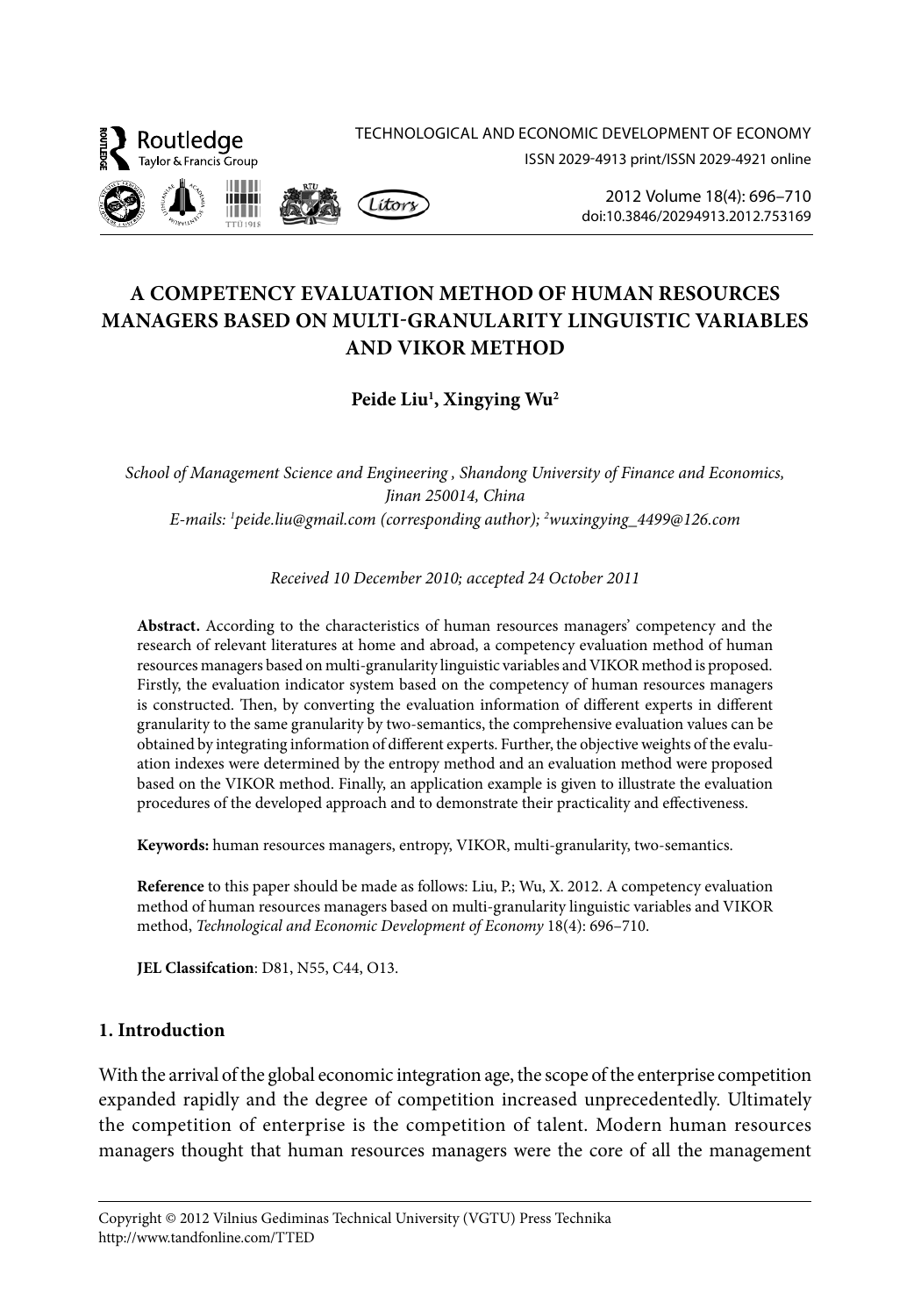jobs. It emphasized on employees as potential resources and emphasized on the motivation and development of staff (Wang 2007). And human resources managers of enterprises were the organizers and actors in human resources management. They played an important role in human resources management. The competence level of human resources managers was decisive on whether human resources management of company was effective (Castrogiovanni, Kidwell 2010; Davidson, Wang 2011; [Hashim](file:///E:/LEIDYKLA/Zurnalai/Technological_TTED/TTED_18_4_2012/Tekstai/Mano/javascript:__doLinkPostBack() 2010; Sharabi 2010). The evaluation results of human resources managers' competency could be used as (Zhang *et al.* 2005): (1) the basis for selecting and training human resources managers; (2) the basis of making the training policies and measures (3) providing a direction for the self-development of human resources manager.

The evaluation of human resources managers' competency is not only the academic focus, but also an important problem which needed to be solved by many enterprises. Currently, the evaluation of human resources managers' competency had aroused widely concern between academia and industrial circles and gotten many research results. Wang and Hwang (2011) used the analytical hierarchy process (AHP) to analyze the key factors in evaluating and screening managers in Taiwan. Zhang *et al.* (2005) proposed a subjective and objective evaluation method of human resources managers' competency according to the features and job description of human resources managers, built subjective indicators, including educational background and intellectual structure, personal integrity, ability to manage enterprise culture, ability to manage change, ability to manage knowledge, ability to transmit human resource management practices and objective indicators of multi-knowledge test, including strategic management, organization behaviorist and human resources management. Zhou and Zhang (2009) brought forward competency testing indicator system of enterprise's human resources managers according to the competency testing indicator system raised by American psychologist Dr McClelland, built a fuzzy comprehensive evaluation model of enterprise's human resources management based on fuzzy math and AHP and executed empirical studies; Liu *et al.* (2009) used the interview method and questionnaire survey to gather data, dealt with data by Exploratory Factor Analysis and Analysis of Variance, and finally worked out a competency model of Chinese enterprises' human resources managers, which made up of three-factors and 15 items; Zhao (2008) firstly analyzed fuzzy factor of competency-based talent selection process and built multi-criteria fuzzy decision-making math model; Chen (2006) built Chinese enterprises' competency model of human resources managers including competency of functional management, competency of management of change, competency of staff management and competency of strategic management by questionnaire survey method; Spencer *et al.* (1994) believed that human resources managers needed flexible competency, business innovation, interpersonal understanding, empowerment and team growth; Research project of Ulrich *et al.(*1995) stated clearly, participants felt that it proved competency of human resources managers more efficiently in term of business knowledge, human resources implement and management of change. Questionnaire survey results by Gu and Zhu (2001) showed that, human resources managers of Shanghai enterprises believed that the most important eight-point competencies in turn were worthy of trust, problem-solving, ability to identify people, communicative competency, human resources expertise, learning ability, service awareness and analysis ability. Ma and Cai (2007) arose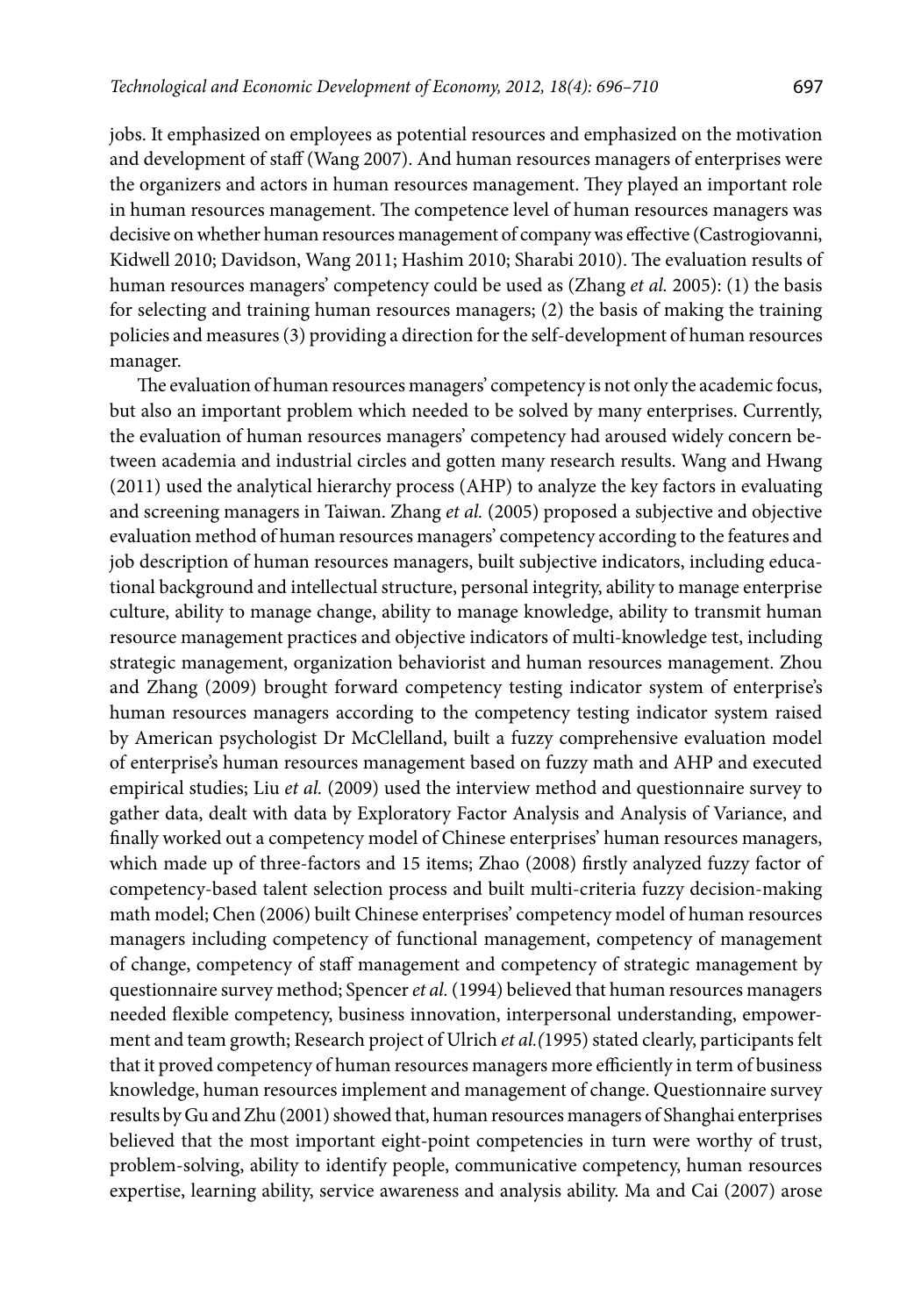ten-point competencies of human resources managers, including learning ability, systems thinking ability, service ability, ability to integrate human resources, strategic performance management, human resources crisis management capacity, the operational capabilities of information technology, global capability, resilience and executive ability. Mussari and Ruggiero (2010) thought that personnel management has been one of the areas of greatest innovation within the management reform process in western countries over the last two decades, and analyzed the public managers' performance evaluation systems and public value creation from behavioral and economic aspects.

From the past few years, Decision theory and methods based on fuzzy information have been rapid development (Zavadskas, Turskis 2011; Han, Liu 2011; Liu 2009; Liu, Zhang 2011), especially the research based on evaluation information of linguistic form had been the concern of many scholars. In order to facilitate the experts more accurately to express their subjective judgments and further improve the efficiency and quality of group decision making and the availability and flexibility of network environment group decision support system, the group decision-making research considered different granularity of linguistic information given by the experts attracted the attention of scholars. The so-called multi-granularity linguistic assessment information referred that different experts used different linguistic evaluation set for the same decision making problem to give their own set of linguistic forms of assessment information in the group decision-making, and the selected set of linguistic evaluation contained many differences on the number of linguistic phrases and corresponding phrase semantic of membership functions. Group decision-making process based on different granularity linguistic evaluation information mainly included group preference information gathered and group consistency analysis. Nowadays, research and exploration of group decision-making method based on different granularity linguistic assessment information had caused some scholars' interest and concerns of the United Kingdom, Spain and other countries. But the results were rare. As noted, most of the existing research results involved gathering group decision information and converting the different granularity linguistic evaluation information. About group consistency analysis, Herrera *et al.* (2005) studied the group consistency analysis method of the different granularity linguistic judgment matrix. This method firstly converted different granularity linguistic assessment information offered by decision-makers into fuzzy information evaluation set expressed by two- semantics based on two- semantics linguistic method, then made the group consistency analysis.

From the above, the current evaluation of human resources managers' competency was mainly qualitative evaluation and lacks of quantitative evaluation method. As the evaluation of human resources managers' competency was mostly qualitative indicators which generally used the "excellent", "good", "general" and "poor", and other linguistic variables. At the same time, because different experts may adopt different linguistic evaluation sets, therefore assessment information also had multi-granularity properties. Based on multi-granularity linguistic assessment information, the paper launched a research for evaluation of human resource managers' competency, and proposed an evaluation model of human resources managers' competency based on multi-granularity linguistic variables and VIKOR method.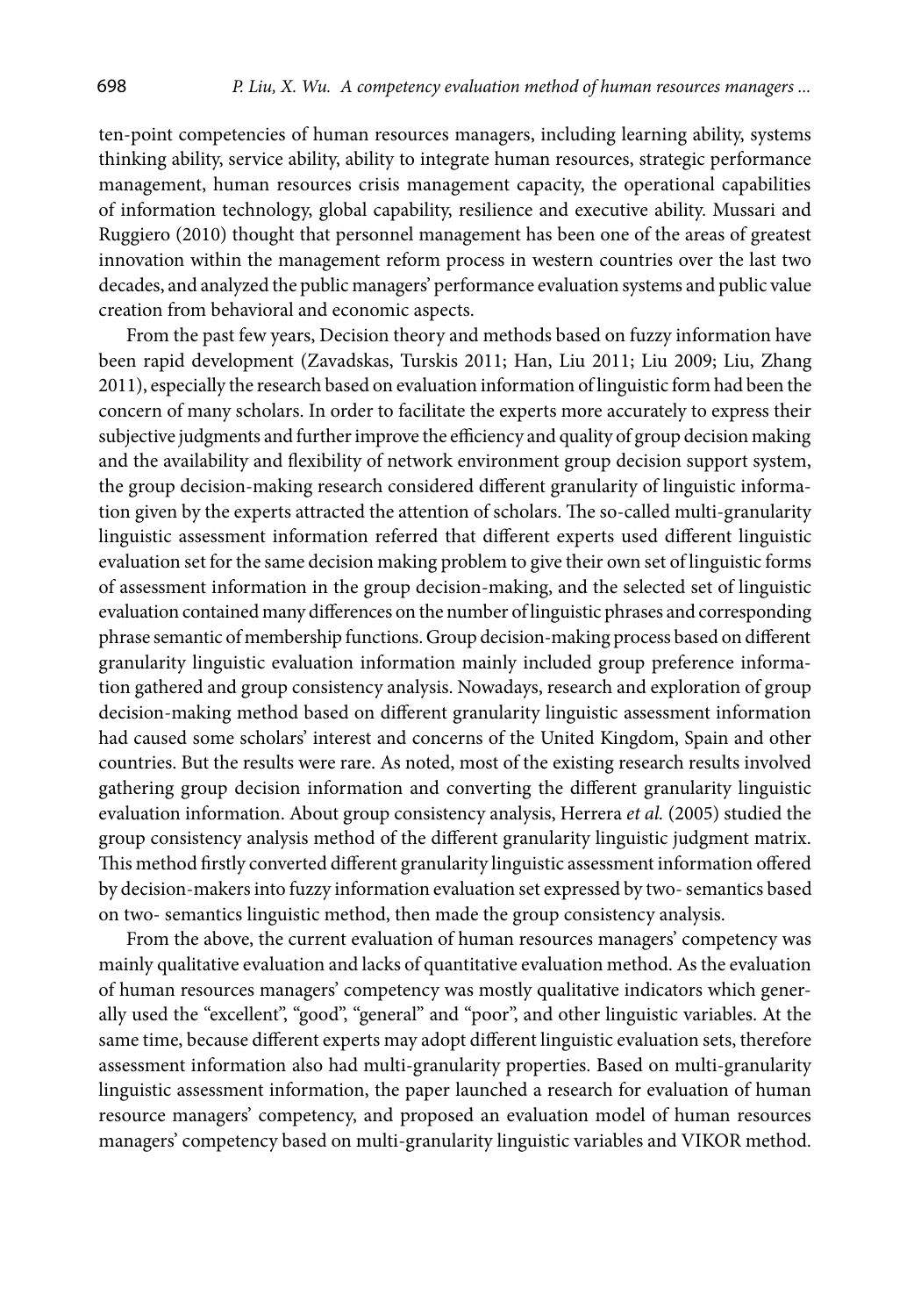# **2. The evaluation index of human resource managers' competency**

The evaluation index of human resources managers' competency is the basis of human resources managers' competency evaluation. We built a preliminary evaluation indicator system and considered the relevant factors by documentary research method, in complying with the principle of human resources managers' competency evaluation, such as comparability, objectivity, comprehensiveness, reliability, and flexibility. Then the human resources managers' evaluation index systems are constructed based on the opinions of experts, human resources managers and human resources assess company (shown in Table 1).

| Contents                      | Indicators                                                |
|-------------------------------|-----------------------------------------------------------|
| A1 Moral level                | <b>B1</b> Honesty Degree                                  |
|                               | B <sub>2</sub> Sense of responsibility                    |
|                               | B <sub>3</sub> Confidentiality                            |
| A2 Capability level           | B4 Learning ability                                       |
|                               | B5 Ability to manage change                               |
|                               | B6 Service capacity                                       |
|                               | B7 Communication skills                                   |
|                               | B8 The operational capabilities of information technology |
|                               | B9 Implementing competence                                |
| A3 Knowledge level            | B <sub>10</sub> Business knowledge                        |
|                               | B11 Knowledge of laws and regulations                     |
| A4 Professional quality Level | B12 Recruitment Management                                |
|                               | B13 Training Management                                   |
|                               | B14 Performance Management                                |
|                               | B15 Compensation Management                               |
| A5 Health level               | B <sub>16</sub> Mental states                             |
|                               | B17 Mass Psychology                                       |

**Table 1.** Human resources manager competency evaluation system

# **3. The VIKOR evaluation model based on the linguistic variables of the different granularity**

# **3.1. Describing problem of human resources managers' competency evaluation**

Suppose that there are *m* human resources managers (evaluation objects)  $A = (A_1, A_2, \dots, A_m)$ , *n* evaluation indicators  $B = (B_1, B_2, \dots, B_n)$ , p evaluation experts  $E = (e_1, e_2, \dots, e_p)$ , experts weight is  $\omega = (\omega_1, \omega_2, \cdots, \omega_p)$ , and 1 1 *p*  $\sum_{k=1}^{\infty}$  $\sum \omega_k = 1$ . The evaluation indicator weight is  $W = (w_1, w_2, \dots, w_n)$ ,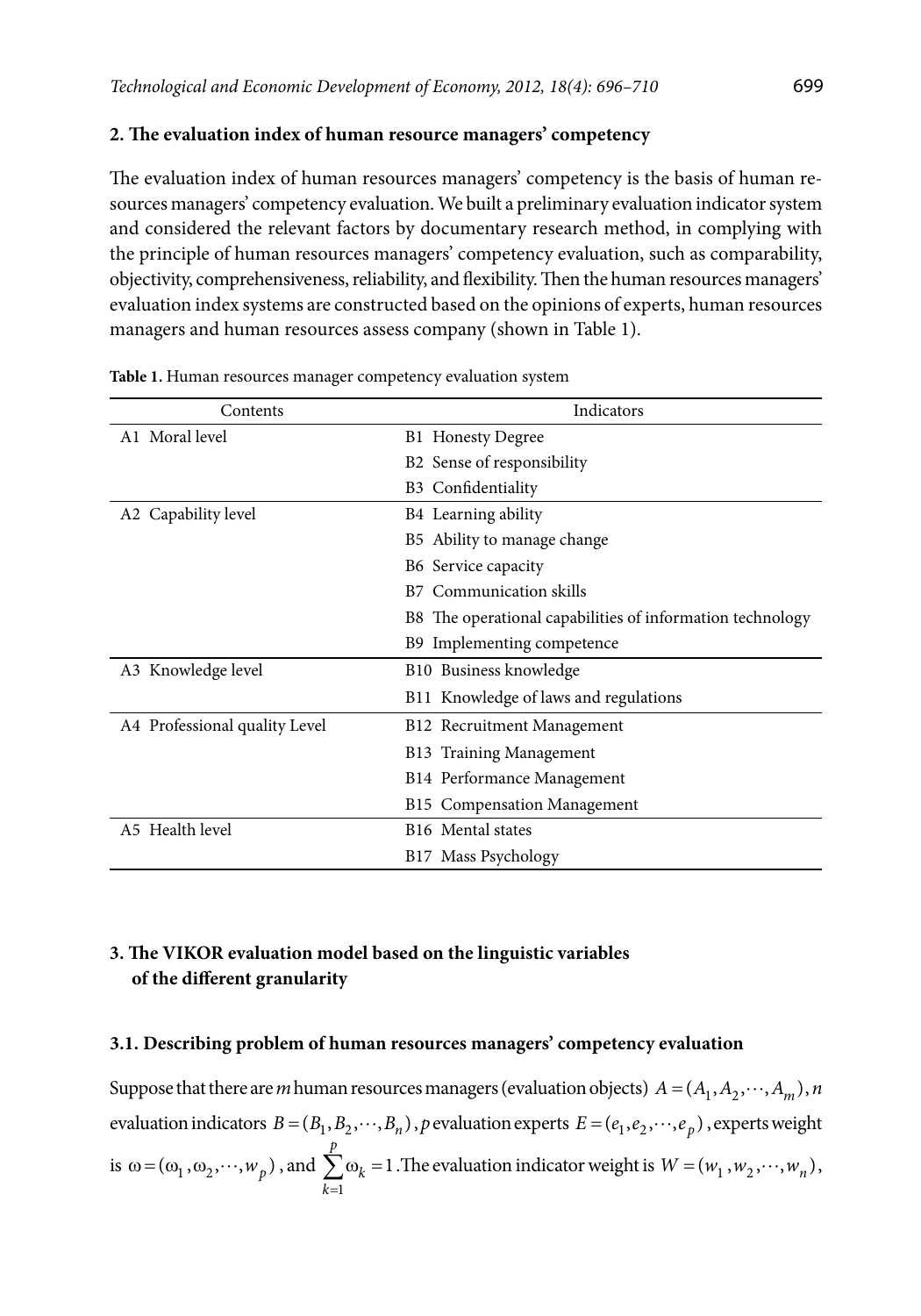*j*=1 evaluation expert [compose](http://www.iciba.com/compose/) a matrix of  $R^k = [r_{ij}^k]_{m \times n}$ ,  $r_{ij}^k$  is the *j*th index evaluation value of 1 *n*  $\sum w_j = 1$  and  $w_j$  is unknown. Suppose that the evaluation index values given by the *k*th the *i*th evaluation object by the *k*th evaluation expert.  $S_i^k = (s_0^k, s_1^k, s_2^k, ..., s_{q_k-1}^k)$  is the linguistic evaluation set which granularity is  $q_k$  adopted by the *i*th expert. This evaluation question will rank the *m* human resources managers.

## **3.2. Normalize evaluation sets of different granularity by two-semantics**

Two-semantics is a concept based the symbol translation and a method using a two-semantics  $(s, \alpha)$  to represent linguistic assessment information. Among them, *s* is a linguistic phrase of predetermined linguistic set, *Ai* is the difference between linguistic information calculated and the closest linguistic phrase of initial linguistic set, which is a value in interval [–0.5, 0.5]. The following are the related definitions of two-semantics (Zhou, Zhang 2009; Liu *et al.* 2009);

**Definition 1.** Suppose that  $s_i \in S$  is a linguistic phrase. Then we can get the corresponding two-semantics by the following translation function  $\theta$ :

$$
\theta: S \to S \times [-0.5, 0.5),
$$
  
\n
$$
\theta(s_i) = (s_i, 0), s_i \in S.
$$
\n(1)

**Definition 2.** (Herrera, Martinez 2000, 2001; Herrera *et al.* 2005): Let  $S = (s_0, s_1, \dots, s_g)$ be a linguistic term set, β is a real number in [0, *g*], and it represents the calculating result of aggregation for the elements in *S*, then two-semantics corresponding to the elements in *S* can be gotten from the following function:

$$
\Delta: [0, g] \to S \times [-0.5, 0.5),
$$
  
\n
$$
\Delta(\beta) = (s_i, \alpha),
$$
  
\nhere,  $i = round(\beta), \alpha = \beta - i, \alpha \in [-0.5, 0.5),$  (2)

where, *round*(.) is an integer operator of rounding.

**Definition 3.** (Herrera, Martinez 2000, 2001; Herrera *et al.* 2005): Let  $S = (s_0, s_1, \dots, s_g)$  be a linguistic set,  $(s_i, \alpha)$  be a two-semantics and then there is an inverse function  $\Delta^{-1}$  which can convert the two-semantics into corresponding real number  $\beta \in [0, g]$ , that is:

$$
\Delta^{-1}: S \times [-0.5, 0.5) \to [0, g - 1], \n\Delta^{-1}(s_i, \alpha) = i + \alpha = \beta.
$$
\n(3)

In order to eliminate the influence of different granularity, the different granularity linguistic matrix  $R = (r_{ij}^k)_{m \times n}$ , should be converted to the same granularity. Suppose that *T* is the granularity after converted. The conversion method is shown as follows.

$$
r_{ij}^k = \frac{r_{ij}^k}{q_k} T \quad \forall i \in m; \forall j \in n; \forall k \in p ,
$$
 (4)

where  $q_k$  is the granularity adopted by expert  $k$  .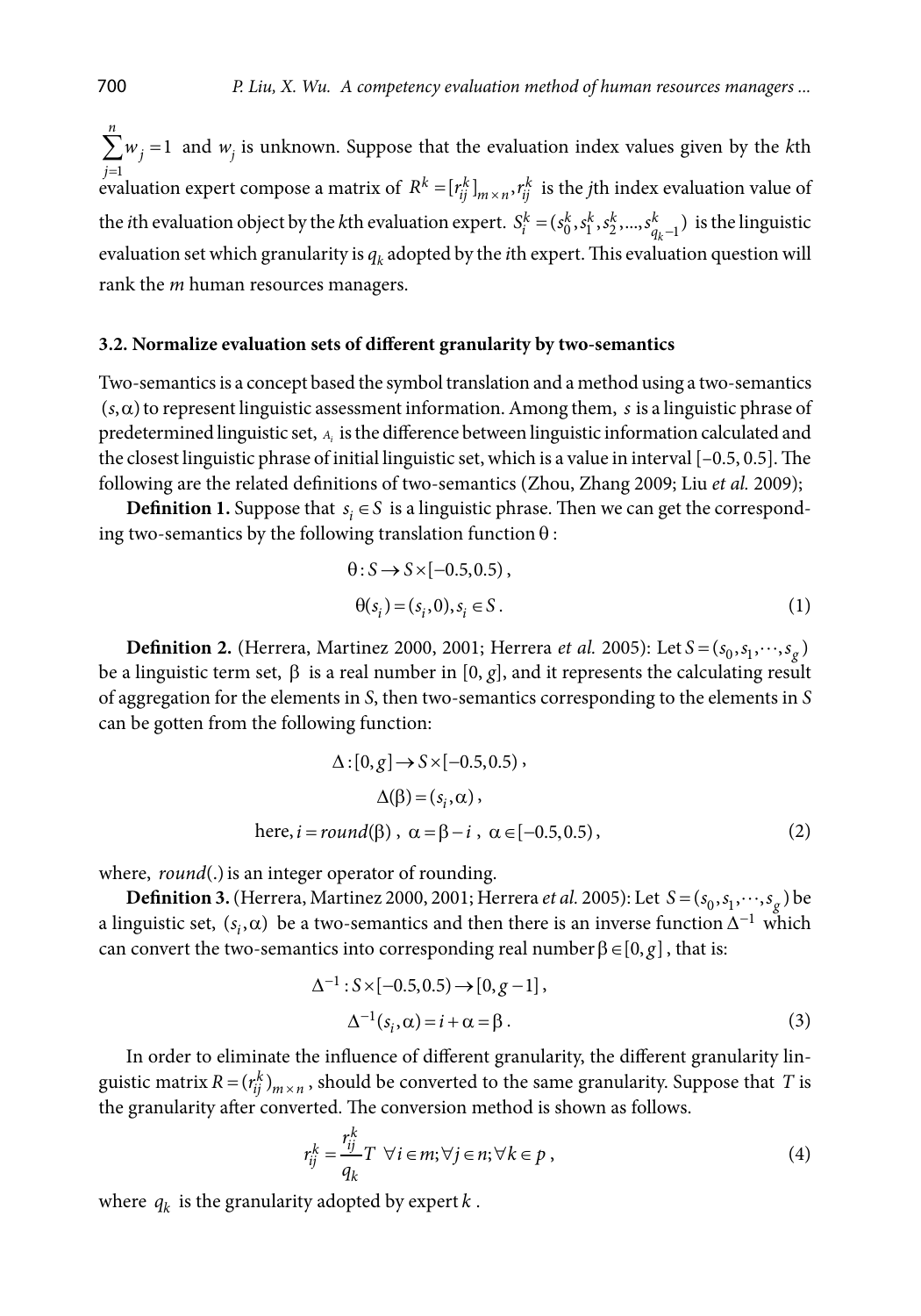Based on above definitions, it is easy to give the related calculating model of two-semantics, which including: comparing of the two-semantics, inverse operator and aggregation operator.

1. The comparing of the two-semantics. Let  $(s_i, \alpha_1)$  and  $(s_i, \alpha_2)$  be any two two-semantics, and there are such rules:

If  $i > j$ , then  $(s_i, \alpha_1) > (s_i, \alpha_2)$ , which means  $(s_i, \alpha_1)$  is superior to  $(s_i, \alpha_2)$ ;

- If  $i = j$  and  $\alpha_1 = \alpha_2$ , then  $(s_i, \alpha_1) = (s_i, \alpha_2)$ , which means  $(s_i, \alpha_1)$  is the same as  $(s_i, \alpha_2)$ ;
- If  $i = j$  and  $\alpha_1 > \alpha_2$ , then  $(s_i, \alpha_1) > (s_i, \alpha_2)$ , which means  $(s_i, \alpha_1)$  is superior to  $(s_i, \alpha_2)$ ;
- If  $i = j$  and  $\alpha_1 < \alpha_2$ , then  $(s_i, \alpha_1) < (s_i, \alpha_2)$ , which means  $(s_i, \alpha_1)$  is inferior to  $(s_i, \alpha_2)$ .
- 2. There is an inverse operator Neg:

 $\text{Neg}(s_i, \alpha) = \Delta(g - (\Delta^{-1}(s_i, \alpha)))$ .

- 3. If  $(s_i, \alpha_1) \geq (s_i, \alpha_2)$ , then max $\{(s_i, \alpha_1), (s_i, \alpha_2)\} = (s_i, \alpha_1)$ ; and if  $(s_i, \alpha_1) \leq (s_i, \alpha_2)$ , then  $\min\{(s_i, \alpha_1), (s_i, \alpha_2)\} = (s_i, \alpha_1)$ .
- 4. The distance between two two-semantics: The distance between two two-semantics  $A : (s_i, \alpha_1)$  and  $B : (s_i, \alpha_2)$  is:

$$
d(A, B) = |\Delta^{-1}(s_i, \alpha_1)| - |\Delta^{-1}(s_j, \alpha_2)|.
$$
 (5)

Theorem 1: For any three-semantics  $A:(s_i, \alpha_1)$ ,  $B:(s_i, \alpha_2)$  and  $C:(s_k, \alpha_3)$ , according to formula (5), the distance *d*(*A, B)* between *A* and *B* satisfies the following conditions:

- $(1)$   $A = B \Leftrightarrow d(A, B) = 0$ ,
- $(2)$   $d(A, B) = d(B, A)$ ,
- $(3)$   $d(A, B) + d(B, C) \ge d(A, C)$ .

#### **3.3. Integrating evaluation information of each expert**

According to the different evaluation index values which were given by different experts under different attribute, we can get the collective attribute values.

The combining steps are shown as follows:

$$
r_{ij} = \sum_{k=1}^{p} \omega_k r_{ij}^k \tag{6}
$$

# **3.4. Using the entropy weight method to calculate attribute weights (Zhao 2008; Chen 2006)**

(1) Calculate  $u_{ij}$  (the proportion of the *i* th object value under the *j* th index):

$$
u_{ij} = \frac{r_{ij}}{\sum_{i=1}^{m} r_{ij}}.
$$
\n
$$
(7)
$$

(2) Calculate entropy  $e_i$  of the *j* th index:

$$
e_j = -k \sum_{i=1}^{m} u_{ij} \ln u_{ij},
$$
\n(8)

where  $k = \frac{1}{\ln m}$ , *m* is the number of human resources managers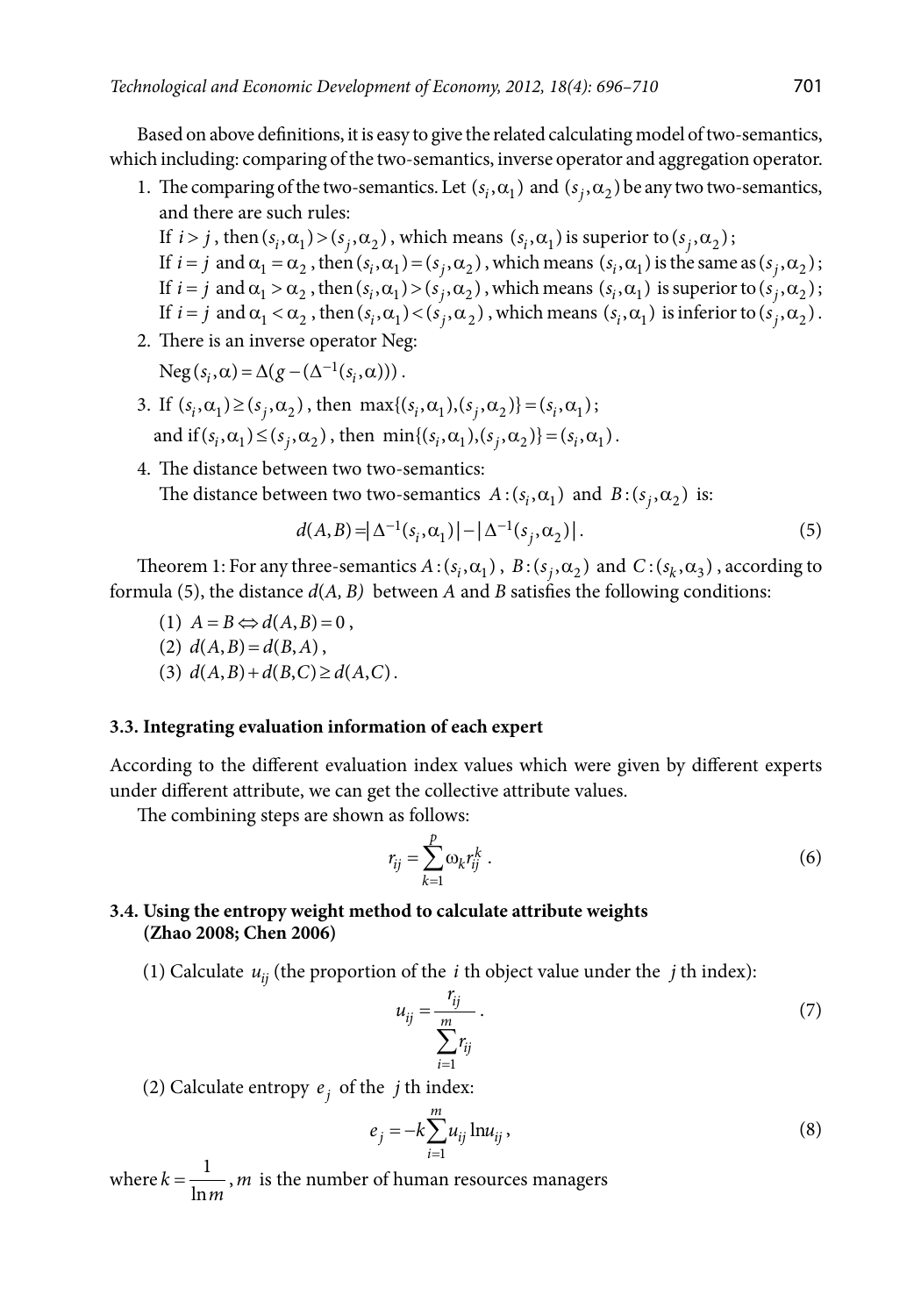(3) Calculate the weight  $w_i$ :

$$
w_j = \frac{1 - e_j}{\sum_{j=1}^{n} (1 - e_j)}.
$$
\n(9)

## **3.5. Select the best candidate using VIKOR method**

VIKOR, which Serbian name was "VlseKriterijumska Optimizacija I Kompromisno Resenje, means multi-criteria optimization and compromise solution" (Chu *et al.* 2007), was developed by Opricovic (1998), Opricovic and Tzeng (2002). The VIKOR method was developed for multi-criteria optimization of complex systems (Opricovic, Tzeng 2004). This method focused on ranking and selecting from a set of alternatives, and determined compromise solutions for a problem with conflicting criteria, which can help the decision makers to reach a final decision. Here, the compromise solution is a feasible solution which is closest to the ideal and a compromise mean established by mutual concessions (Opricovic, Tzeng 2007).

Assuming that each alternative is evaluated according to each attribute function, the compromise ranking could be performed by comparing the measure of closeness to the ideal alternative. The multi-attribute measure for compromise ranking is developed from the *Lp – metric* used as an aggregating function in a compromise programming method (Yu 1973; Zeleny 1982). The various *m* alternatives are denoted as  $A_1, A_2, \dots, A_m$ . For alternative  $A_i$ , the rating of the *j* th aspect is denoted by  $f_{ii}$ , i.e.  $f_{ii}$  is the value of *j* th attribute function for the alternative  $A_i$ ;  $n$  is the number of attribute.

Development of the VIKOR method is started with the following form of *Lp* – metric :

$$
L_{p,i} = \left\{ \sum_{j=1}^{n} \left[ \begin{array}{c} w_j(f_j^* - f_{ij}) \\ f_j^* - f_{j}^* \end{array} \right] \right\}^{p} \right\}^{1/p} \qquad 1 \le p \le \infty; i = 1, 2, \cdots m. \tag{10}
$$

In the VIKOR method,  $L_{1,i}$  (as  $S_i$ ) and  $L_{\infty,i}$  (as  $R_i$ ) are used to formulate ranking measure. The solution obtained by  $\min S_i$  is with a maximum group utility ("majority" rule), and the solution obtained by  $\min P^i$  is with a minimum individual regret of the "ennonent" solution obtained by  $\min R_i^i$  is with a minimum individual regret of the "opponent".<br>The compromise raphling algorithm of the VIKOP method has the following stat

The compromise ranking algorithm of the VIKOR method has the following steps:

(1) Determine the best  $f_j^*$  and the worst  $f_j^-$  values of all attribute functions,  $j = 1, 2, \dots, n$ If the *j* th function represents a benefit (if it is cost attribute, it can be converted into benefit by standardizing), then:

$$
f_j^* = \max_i(f_{ij}), \ f_j^- = \min_i(f_{ij}). \tag{11}
$$

(2) Compute the values  $S_i$  and  $R_i$ ,  $i = 1, 2, \dots, m$ , by the relations:

$$
S_i = \sum_{j=1}^{n} \left[ \frac{w_j (f_j^* - f_{ij})}{(f_j^* - f_j^-)} \right],
$$
\n(12)

$$
R_{i} = \max_{j} \left[ \frac{w_{j}(f_{j}^{*} - f_{ij})}{\sqrt{(f_{j}^{*} - f_{j}^{-})}} \right],
$$
\n(13)

where  $w_i$  are the weights of criteria, expressing their relative importance.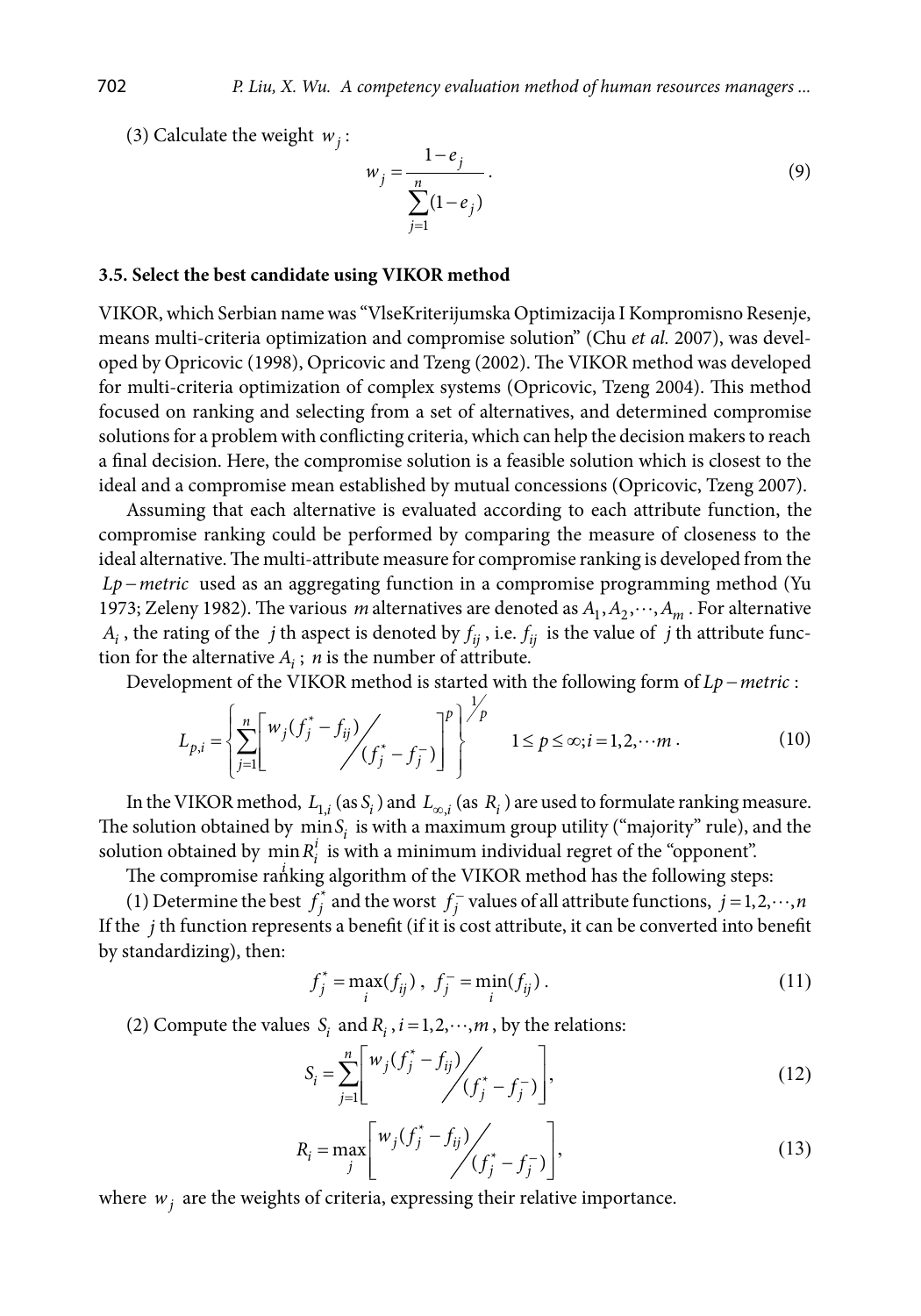(3) Compute the values  $Q_i$ ,  $i = 1, 2, \dots, m$ , by the following relation:

$$
Q_i = \nu \frac{(S_i - S^*)}{(S^- - S^*)} + (1 - \nu) \frac{(R_i - R^*)}{(R^- - R^*)},
$$
\n(14)

where,  $S^* = \min_i S_i$ ,  $S^- = \max_i S_i$ ,  $R^* = \min_i R_i$ ,  $R^- = \max_i R_i$ ,

*v* is introduced as weight of the strategy of "the majority of criteria" (or "the maximum group utility"), here suppose that  $v = 0.5$ .

(4) Rank the alternatives. Sort the value *Q* in decreased order. The position in the front is better than in the behind.

# **4. Application research**

A company planned to select one person to be human resource manager from four candidates  $(a_1, a_1, a_2, a_4)$ . In order to improve the accuracy of the evaluation, three experts were invited to evaluate these candidates, they were the vice president in charge of the company human resources, a university professor and an expert of human resource assessment company. Suppose that the 3 person scored independent and they had the same evaluation weight. The index evaluation values given by three experts were shown in table 2, table 3 and table 4 respectively. Expert 1 used 5 level linguistic variables = { very poor, poor, medium, good, very good}, expert 2 used 7 level linguistic variables = {very bad, very poor, poor, medium, good, quite good, very good}, Experts 3 used 9 level linguistic variables = {very bad, very poor, less poor, poor, medium, good, better, very good, best}. Our goal is to select a human resource manager based on these evaluation values. (For convenient representation, we only use the subscript of linguistic variables, for example,  $s_4$  was expressed by 4).

|                                                                                        |  |  |  |  |  |  |  | B1 B2 B3 B4 B5 B6 B7 B8 B9 B10 B11 B12 B13 B14 B15 B16 B17 |  |
|----------------------------------------------------------------------------------------|--|--|--|--|--|--|--|------------------------------------------------------------|--|
| 4 $2$ $3$ $4$ $1$ $2$ $3$ $4$ $2$ $4$ $3$ $2$ $4$ $2$ $2$ $2$ $4$ $2$                  |  |  |  |  |  |  |  |                                                            |  |
| a 2 1 2 4 2 3 4 2 1 4 2 3 2 4 4 2 4 1                                                  |  |  |  |  |  |  |  |                                                            |  |
| 43 1 3 4 2 1 4 1 3 2 4 2 1 4 2 1 3 4                                                   |  |  |  |  |  |  |  |                                                            |  |
| 4    1    3    4    2    4    2    4    3    2    1    2    3    2    4    2    3    4 |  |  |  |  |  |  |  |                                                            |  |

**Table 2.** The index evaluation value by expert 1 (5 level linguistic variables)

**Table 3.** The index evaluation value by expert 2 (7 level linguistic variables)

|                                       |  |  |  |  |  |  |  | B1 B2 B3 B4 B5 B6 B7 B8 B9 B10 B11 B12 B13 B14 B15 B16 B17 |  |
|---------------------------------------|--|--|--|--|--|--|--|------------------------------------------------------------|--|
| al 2 4 6 3 4 3 2 4 5 6 1 3 4 6 3 2 4  |  |  |  |  |  |  |  |                                                            |  |
| a 2 2 4 2 5 6 3 3 1 4 5 3 5 6 5 2 1 3 |  |  |  |  |  |  |  |                                                            |  |
| 43 1 3 3 2 1 4 5 3 2 6 5 4 3 2 5 4 5  |  |  |  |  |  |  |  |                                                            |  |
|                                       |  |  |  |  |  |  |  | 44 4 3 4 5 1 2 3 5 4 3 2 6 6 5 5 2 5                       |  |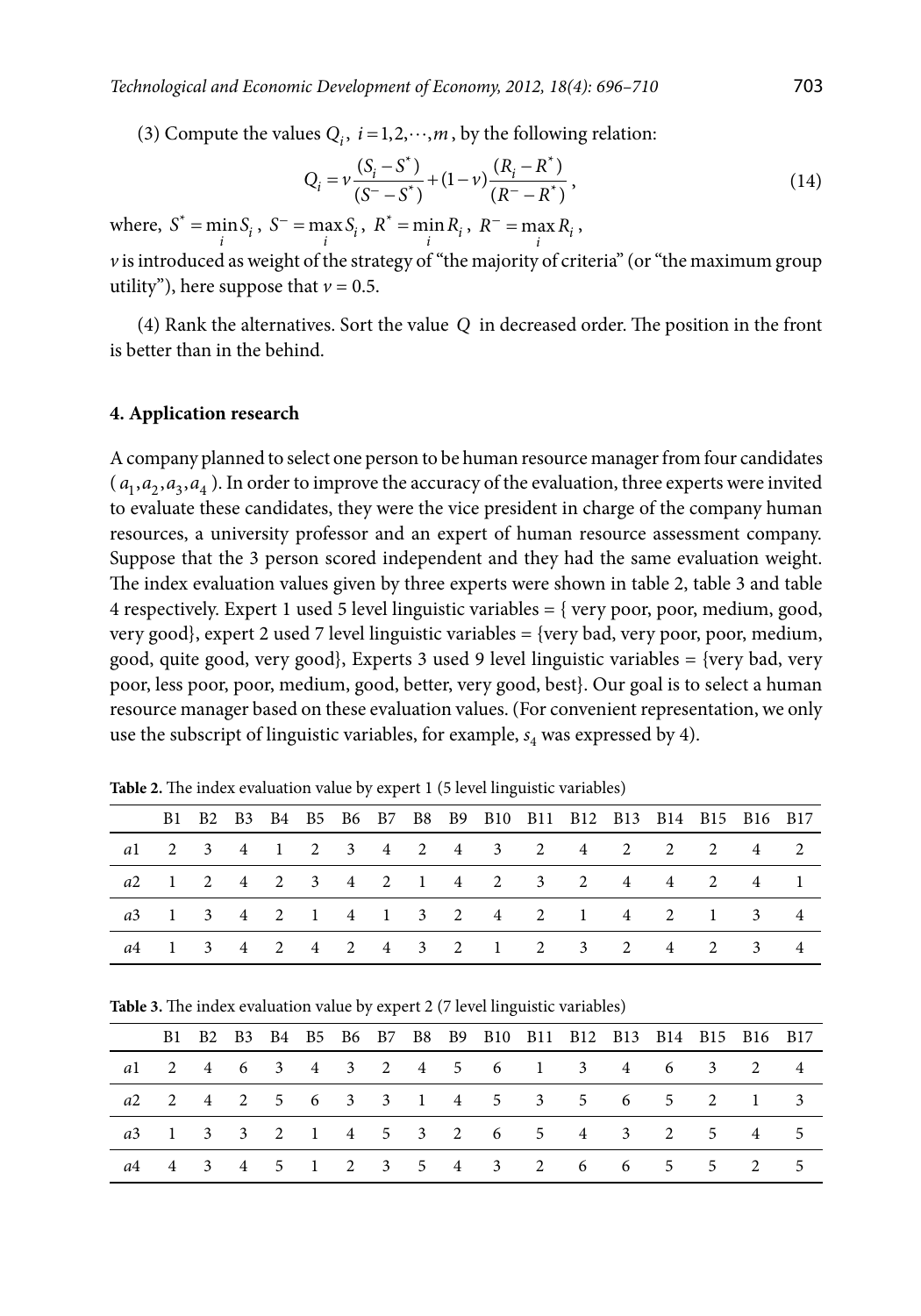|                                       |  |  |  |  |  | B1 B2 B3 B4 B5 B6 B7 B8 B9 B10 B11 B12 B13 B14 B15 B16 B17            |  |  |  |
|---------------------------------------|--|--|--|--|--|-----------------------------------------------------------------------|--|--|--|
| al 6 7 4 8 2 4 2 8 6 2 1 5 6 7 2 5 2  |  |  |  |  |  |                                                                       |  |  |  |
| a 2 1 2 4 6 7 8 4 6 3 5 5 6 7 3 1 5 7 |  |  |  |  |  |                                                                       |  |  |  |
| 43 1 3 5 8 7 5 4 3 2 6 7 8 3 7 1 5 8  |  |  |  |  |  |                                                                       |  |  |  |
|                                       |  |  |  |  |  | 4   5   4   6   3   1   6   7   8   9   4   3   2   5   6   7   8   5 |  |  |  |

**Table 4.** The index evaluation value by expert 3 (9 level linguistic variables)

Decision steps are shown as follows:

(1) Converting evaluation information given by three experts into evaluation information expressed by 9 level linguistic set (shown as Table 5, Table 6, Table 7 respectively).

**Table 5.** The index evaluation value by expert 1

|                | B <sub>1</sub> | B2          | B3       | B4          | B5          | <b>B6</b>   | B7          | B <sub>8</sub> | <b>B9</b>   | <b>B10</b>  | <b>B11</b>  | <b>B12</b>  | <b>B13</b>  | <b>B14</b>  | <b>B15</b>  | <b>B16</b> | <b>B17</b>  |
|----------------|----------------|-------------|----------|-------------|-------------|-------------|-------------|----------------|-------------|-------------|-------------|-------------|-------------|-------------|-------------|------------|-------------|
| $\overline{a}$ | $(4, -0.4)$    | (5, 0.4)    | (7, 0.2) | $(2,-0.2)$  | $(4. -0.4)$ | (5, 0.4)    | (7, 0.2)    | $(4, -0.4)$    | (7, 0.2)    | (5, 0.4)    | $(4, -0.4)$ | (7, 0.2)    | $(4, -0.4)$ | $(4, -0.4)$ | $(4, -0.4)$ | (7, 0.2)   | $(4, -0.4)$ |
| a2             | $(2,-0.2)$     | $(4, -0.4)$ | (7, 0.2) | $(4,-0.4)$  | (5, 0.4)    | (7, 0.2)    | $(4. -0.4)$ | $(2,-0.2)$     | (7, 0.2)    | $(4. -0.4)$ | (5, 0.4)    | $(4. -0.4)$ | (7, 0.2)    | (7, 0.2)    | $(4. -0.4)$ | (7, 0.2)   | $(2,-0.2)$  |
| $\mathcal{G}$  | $(2,-0.2)$     | (5, 0.4)    | (7, 0.2) | $(4, -0.4)$ | $(2,-0.2)$  | (7, 0.2)    | $(2,-0.2)$  | (5, 0.4)       | $(4. -0.4)$ | (7, 0.2)    | $(4. -0.4)$ | $(2,-0.2)$  | (7, 0.2)    | $(4. -0.4)$ | $(2,-0.2)$  | (5, 0.4)   | (7, 0.2)    |
| a4             | $(2, -0.2)$    | (5, 0.4)    | (7, 0.2) | $(4, -0.4)$ | (7, 0.2)    | $(4. -0.4)$ | (7, 0.2)    | (5, 0.4)       | (4.0.4)     | $(2,-0.2)$  | $(4. -0.4)$ | (5, 0.4)    | $(4. -0.4)$ | (7, 0.2)    | $(4. -0.4)$ | (5, 0.4)   | (7, 0.2)    |

**Table 6.** The index evaluation value by expert 2

|                | B <sub>1</sub> | B2          | B3          | B4          | B <sub>5</sub> | <b>B6</b>   | B7          | B <sub>8</sub> | B <sub>9</sub> | <b>B10</b>  | <b>B11</b>  | <b>B12</b>  | <b>B13</b>  | <b>B14</b>  | <b>B15</b>  | <b>B16</b> | <b>B17</b>  |
|----------------|----------------|-------------|-------------|-------------|----------------|-------------|-------------|----------------|----------------|-------------|-------------|-------------|-------------|-------------|-------------|------------|-------------|
| $\overline{a}$ | $(3,-0.4)$     | (5, 0.1)    | $(8, -0.3)$ | $(4, -0.1)$ | (5, 0.1)       | $(4, -0.1)$ | $(3,-0.4)$  | (5, 0.1)       | (6, 0.4)       | $(8, -0.3)$ | (1, 0.3)    | $(4, -0.1)$ | (5, 0.1)    | $(8, -0.3)$ | $(4, -0.1)$ | $(3,-0.4)$ | (5, 0.1)    |
| a2             | $(3,-0.4)$     | (5, 0.1)    | $(3,-0.4)$  | (6, 0.4)    | $(8, -0.3)$    | $(4, -0.1)$ | $(4, -0.1)$ | (1, 0.3)       | (5, 0.1)       | (6, 0.4)    | $(4, -0.1)$ | (6, 0.4)    | $(8, -0.3)$ | (6, 0.4)    | $(3,-0.4)$  | (1, 0.3)   | $(4, -0.1)$ |
| $a_3$          | (1, 0.3)       | $(4, -0.1)$ | $(4, -0.1)$ | $(3,-0.4)$  | (1, 0.3)       | (5, 0.1)    | (6, 0.4)    | $(4, -0.1)$    | $(3,-0.4)$     | $(8,-0.3)$  | (6, 0.4)    | (5, 0.1)    | $(4,-0.1)$  | $(3,-0.4)$  | (6, 0.4)    | (5, 0.1)   | (6, 0.4)    |
| a4             | (5, 0.1)       | $(4,-0.1)$  | (5, 0.1)    | (6, 0.4)    | (1, 0.3)       | $(3,-0.4)$  | $(4, -0.1)$ | (6, 0.4)       | (5, 0.1)       | $(4, -0.1)$ | $(3,-0.4)$  | $(8,-0.3)$  | $(8,-0.3)$  | (6, 0.4)    | (6, 0.4)    | $(3,-0.4)$ | (6, 0.4)    |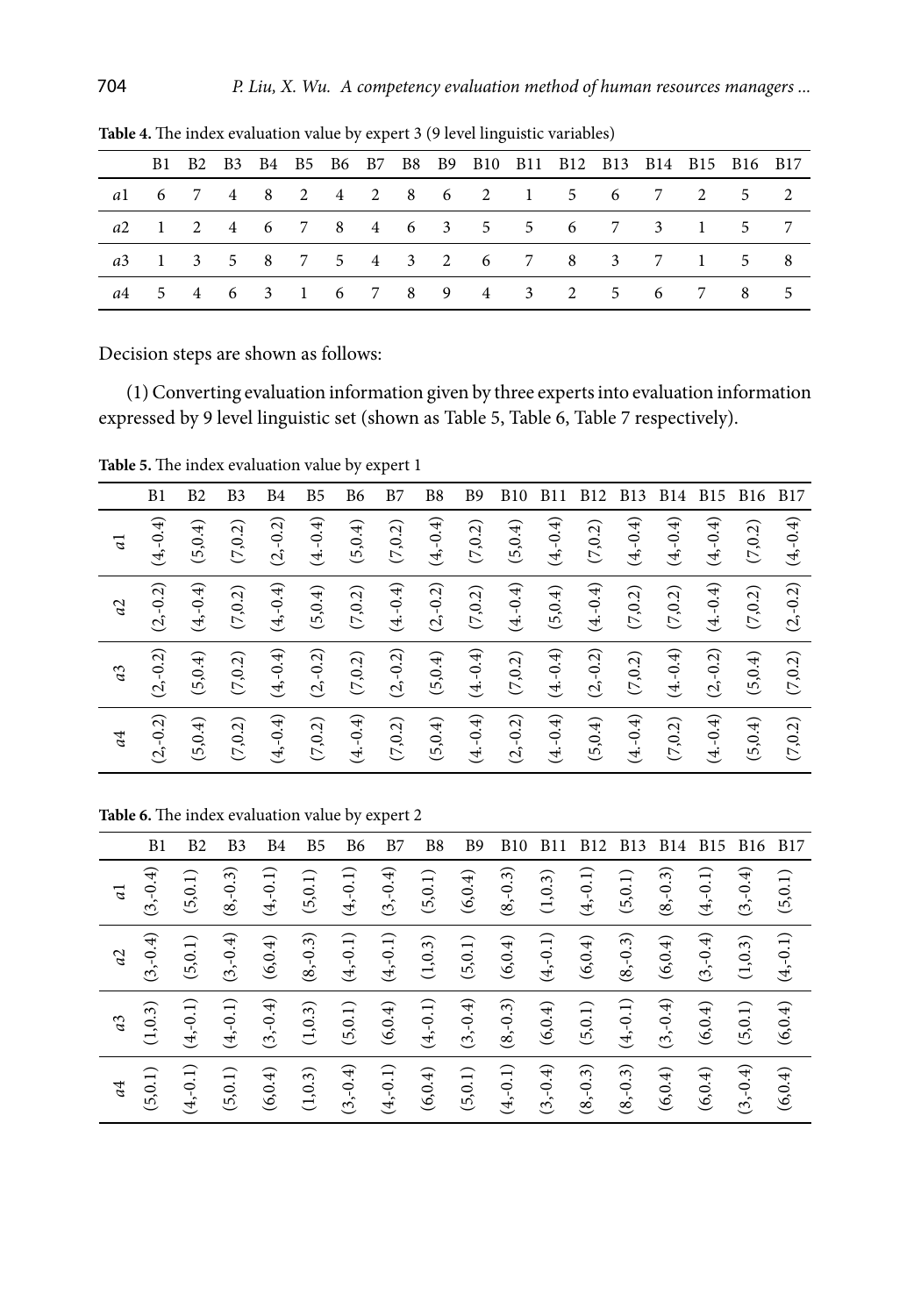|                | B1       | B2       | B3       | B4       | B5       | B6       | B7       | B8       | B9       | <b>B10</b> | <b>B11</b>            | <b>B12</b> | <b>B13</b> | <b>B14</b> | <b>B15</b> | <b>B16</b> | <b>B17</b> |
|----------------|----------|----------|----------|----------|----------|----------|----------|----------|----------|------------|-----------------------|------------|------------|------------|------------|------------|------------|
| $\overline{a}$ | (6, 0.0) | (7, 0.0) | (4, 0.0) | (8, 0.0) | (2, 0.0) | (4, 0.0) | (2, 0.0) | (8, 0.0) | (6, 0.0) | (2, 0.0)   | $\left( 1,0.0\right)$ | (5, 0.0)   | (6, 0.0)   | (7, 0.0)   | (2, 0.0)   | (5, 0.0)   | (2, 0.0)   |
| a <sub>2</sub> | (1, 0.0) | (2, 0.0) | (4, 0.0) | (6, 0.0) | (7, 0.0) | (8, 0.0) | (4, 0.0) | (6, 0.0) | (3, 0.0) | (5, 0.0)   | (5, 0.0)              | (6, 0.0)   | (7, 0.0)   | (3, 0.0)   | $(1,0.0)$  | (5, 0.0)   | (7, 0.0)   |
| a <sup>3</sup> | (1, 0.0) | (3, 0.0) | (5, 0.0) | (8, 0.0) | (7, 0.0) | (5, 0.0) | (4, 0.0) | (3, 0.0) | (2, 0.0) | (6, 0.0)   | (7, 0.0)              | (8, 0.0)   | (3, 0.0)   | (7, 0.0)   | (1, 0.0)   | (5, 0.0)   | (8, 0.0)   |
| a4             | (5, 0.0) | (4, 0.0) | (6, 0.0) | (5, 0.0) | (1, 0.0) | (6, 0.0) | (7, 0.0) | (8, 0.0) | (9, 0.0) | (4, 0.0)   | (3, 0.0)              | (2, 0.0)   | (5, 0.0)   | (6, 0.0)   | (7, 0.0)   | (8, 0.0)   | (5, 0.0)   |

**Table 7.** The index evaluation value by expert 3

(2) Integrating each expert's evaluation information, we can get the comprehensive evaluation information shown as table 8.

**Table 8.** The integrated evaluation matrix

|                | B <sub>1</sub> | B2          | B3          | <b>B4</b>   | B5          | B6          | B7          | B8          | B9         | <b>B10</b> | <b>B11</b>  | <b>B12</b> | <b>B13</b> | <b>B14</b> | <b>B15</b> | <b>B16</b> | <b>B17</b>  |
|----------------|----------------|-------------|-------------|-------------|-------------|-------------|-------------|-------------|------------|------------|-------------|------------|------------|------------|------------|------------|-------------|
| $\overline{a}$ | (4, 0.1)       | $(6, -0.2)$ | (6, 0.3)    | $(5, -0.4)$ | $(4, -0.4)$ | (4, 0.4)    | $(4, -0.1)$ | $(6, -0.4)$ | (6, 0.5)   | (5, 0.0)   | (2, 0.0)    | (5, 0.4)   | $(5,-0.1)$ | (6, 0.1)   | (3, 0.2)   | $(5,-0.1)$ | $(4, -0.4)$ |
| a2             | $(2,-0.2)$     | $(4, -0.4)$ | $(5, -0.4)$ | (5, 0.3)    | $(7,-0.3)$  | (6, 0.4)    | $(4, -0.2)$ | (3, 0.0)    | (5, 0.1)   | (5, 0.0)   | $(5,-0.2)$  | (5, 0.3)   | (7, 0.3)   | (5, 0.5)   | (2, 0.4)   | (4, 0.5)   | (4, 0.2)    |
| a <sub>3</sub> | (1, 0.4)       | (4, 0.1)    | (5, 0.4)    | $(5,-0.3)$  | (3, 0.4)    | $(6, -0.2)$ | (4, 0.1)    | (4, 0.1)    | $(3,-0.3)$ | $(7,0.0)$  | $(6, -0.5)$ | (5, 0.0)   | $(5,-0.3)$ | (4, 0.4)   | (3, 0.1)   | (5, 0.2)   | (7, 0.2)    |
| a4             | (4, 0.0)       | (4, 0.4)    | (6, 0.1)    | (4, 0.3)    | (3, 0.2)    | (4, 0.1)    | (6, 0.0)    | $(7,-0.4)$  | $(6,-0.1)$ | (3, 0.2)   | (3, 0.1)    | (5, 0.0)   | (5, 0.4)   | (6, 0.5)   | $(6,-0.3)$ | (5, 0.3)   | (6, 0.2)    |

(3) Using the entropy weight method to calculate attribute weights (a) Calculating  $u_{ij}$  by formula (7) shown as table 9.

**Table 9.** The value of  $u_{ij}$ 

|                | B <sub>1</sub> | <b>B2</b> | B <sub>3</sub> | B4    | B5    | <b>B6</b> | B7    | B8    | B9    | <b>B10</b> | <b>B11</b> | <b>B12</b> | <b>B13</b> | <b>B14</b> | <b>B</b> 15 | B16   | B17   |
|----------------|----------------|-----------|----------------|-------|-------|-----------|-------|-------|-------|------------|------------|------------|------------|------------|-------------|-------|-------|
| $\overline{a}$ | 0.363          | 0.326     | 0.282          | 0.240 | 0.213 | 0.214     | 0.220 | 0.289 | 0.322 | 0.249      | 0.127      | 0.258      | 0.220      | 0.270      | 0.221       | 0.247 | 0.169 |
| a2             | 0.160          | 0.200     | 0.205          | 0.282 | 0.399 | 0.308     | 0.214 | 0.157 | 0.252 | 0.248      | 0.308      | 0.258      | 0.327      | 0.245      | $0.167\,$   | 0.226 | 0.199 |
| $a3$           | 0.122          | 0.228     | 0.239          | 0.249 | 0.200 | 0.280     | 0.229 | 0.212 | 0.134 | 0.344      | 0.367      | 0.240      | 0.210      | 0.194      | 0.215       | 0.260 | 0.340 |
| a4             | 0.356          | 0.246     | 0.273          | 0.229 | 0.188 | 0.197     | 0.337 | 0.342 | 0.291 | 0.159      | 0.198      | 0.243      | 0.243      | 0.290      | 0.397       | 0.267 | 0.293 |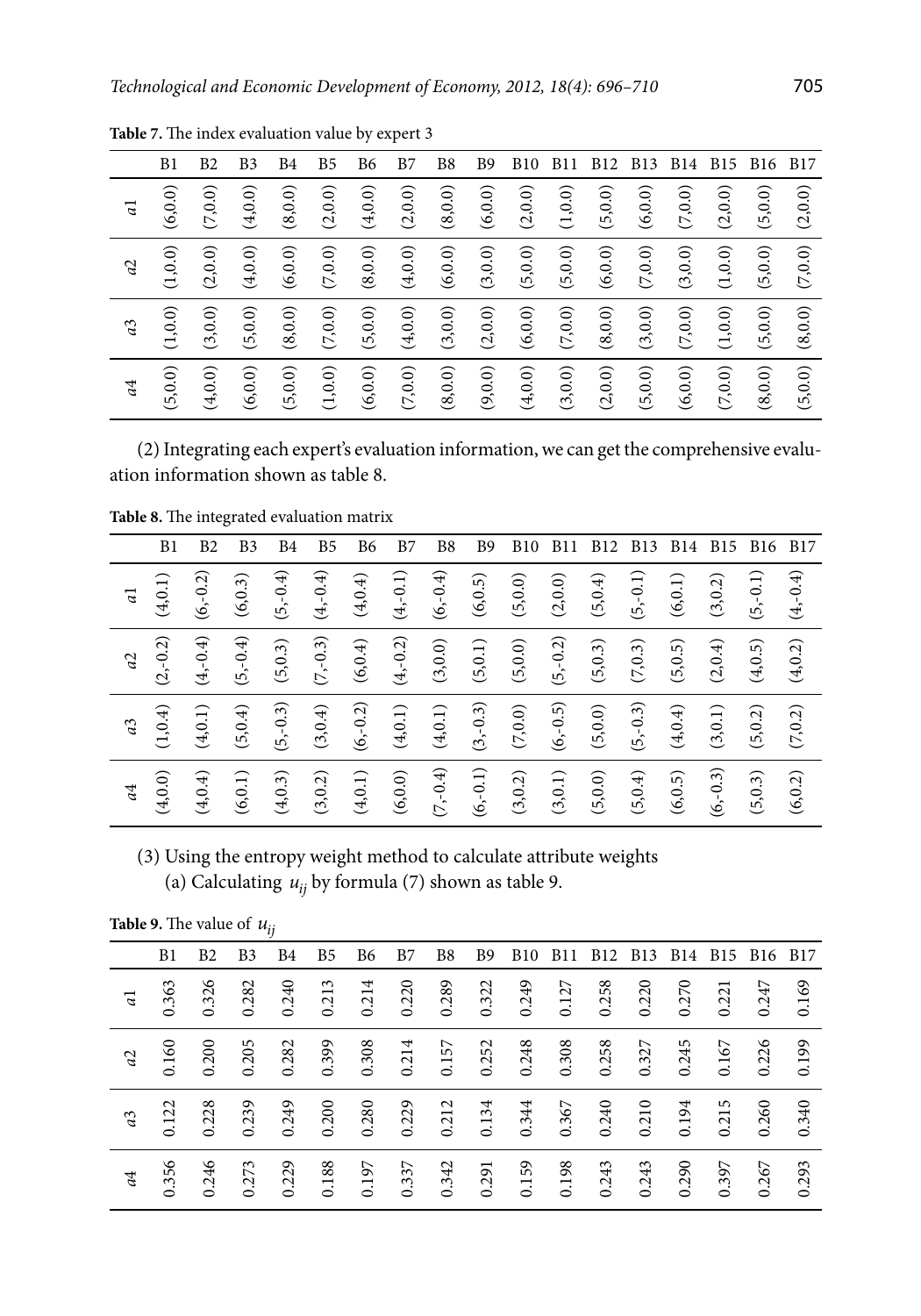(b) Calculating the weights of attributes

*W* = (0.188, 0.032, 0.014, 0.006, 0.100, 0.031, 0.036, 0.077, 0.084, 0.065, 0.136, 0.001, 0.030, 0.012, 0.105, 0.004, 0.072)

- (4) Sorting the alternatives using VIKOR method
	- (a) Calculating the value of the ideal solution  $f_j^*$  and the negative ideal solution  $f_j^$ of every index (shown as table 10).

**Table 10.** The value of  $f_j^*$  and  $f_j^-$ 

|         | B1                              | B <sub>2</sub> | B3              | B4                | B5             | В6              | B7            | B8               | B <sub>9</sub>       | <b>B10</b>     | <b>B11</b>                       | B12 B13     |                        | B14             | B15 B16 B17            |                 |                 |
|---------|---------------------------------|----------------|-----------------|-------------------|----------------|-----------------|---------------|------------------|----------------------|----------------|----------------------------------|-------------|------------------------|-----------------|------------------------|-----------------|-----------------|
| $f_j^*$ | 4.057                           | 5.847          | .304<br>$\circ$ | 342<br>$\sqrt{2}$ | 6.704          | .352<br>$\circ$ | 6.018         | 6.609            | 6.542                | 6.971          | .676<br>$\overline{5}$           | .352<br>LO. | .304<br>$\overline{ }$ | .542<br>$\circ$ | .676<br>$\overline{5}$ | 323<br>$\Omega$ | 209<br>$\sim$   |
|         | 362<br>$\overline{\phantom{0}}$ | .581<br>$\sim$ | 4.590           | 342<br>₹          | .162<br>$\sim$ | 057<br>4        | 819<br>$\sim$ | .028<br>$\infty$ | .724<br>$\mathbf{a}$ | .219<br>$\sim$ | .962<br>$\overline{\phantom{0}}$ | 4.980       | 4.685                  | 4.390           | 2.390                  | 495<br>ښ        | 581<br>$\infty$ |

(b) Calculating the value of *S*, and *R*, using formula (12) and (13),  $i = 1, 2, ..., m$ , *S*, is comprehensive evaluation optimal solution,  $R_i$  is the most bad solution comprehensive evaluation solution.

*S* = (0.53, 0.57, 0.62, 0.37) *R* = (0.14, 0.16, 0.19, 0.10)

(c) Calculating value of benefits' ratio made by scheme *Qi* using formula (14),  $i = 1, 2, ..., m$ .

$$
Q = (-0.529, -0.743, -1, 0)
$$

(d) According to the calculation value *Q*, sort and make a final decision. The scheme of minimum value of the sorting *Q* is the considered most optimal scheme.

$$
Q_3 \prec Q_2 \prec Q_1 \prec Q_4
$$

So choose the *a*3 candidate as the best solution.

To prove the validity of the method, we use the different method to recalculate the example. Firstly, according to the maximum deviation method, we can calculate the weight,

*w* = (0.0717 0.0498 0.0412 0.0221 0.0757 0.0575 0.0471 0.0854 0.0855 0.0787 0.0896 0.0099 0.0585 0.0490 0.0693 0.0191 0.0898).

Secondly, using the TOPSIS method, we recalculate the example (Hwang, Yoon 1981; Liu 2009). Step 1: Construct the weighted normalized matrix (shown as table 11).

$$
V = (v_{ij})_{m \times n} = \begin{bmatrix} w_1 r_{11} & w_2 r_{12} & \cdots & w_n r_{1n} \\ w_1 r_{21} & w_2 r_{22} & \cdots & w_n r_{2n} \\ \cdots & \cdots & \cdots & \cdots \\ w_1 r_{m1} & w_2 r_{m2} & \cdots & w_n r_{mn} \end{bmatrix}.
$$
 (15)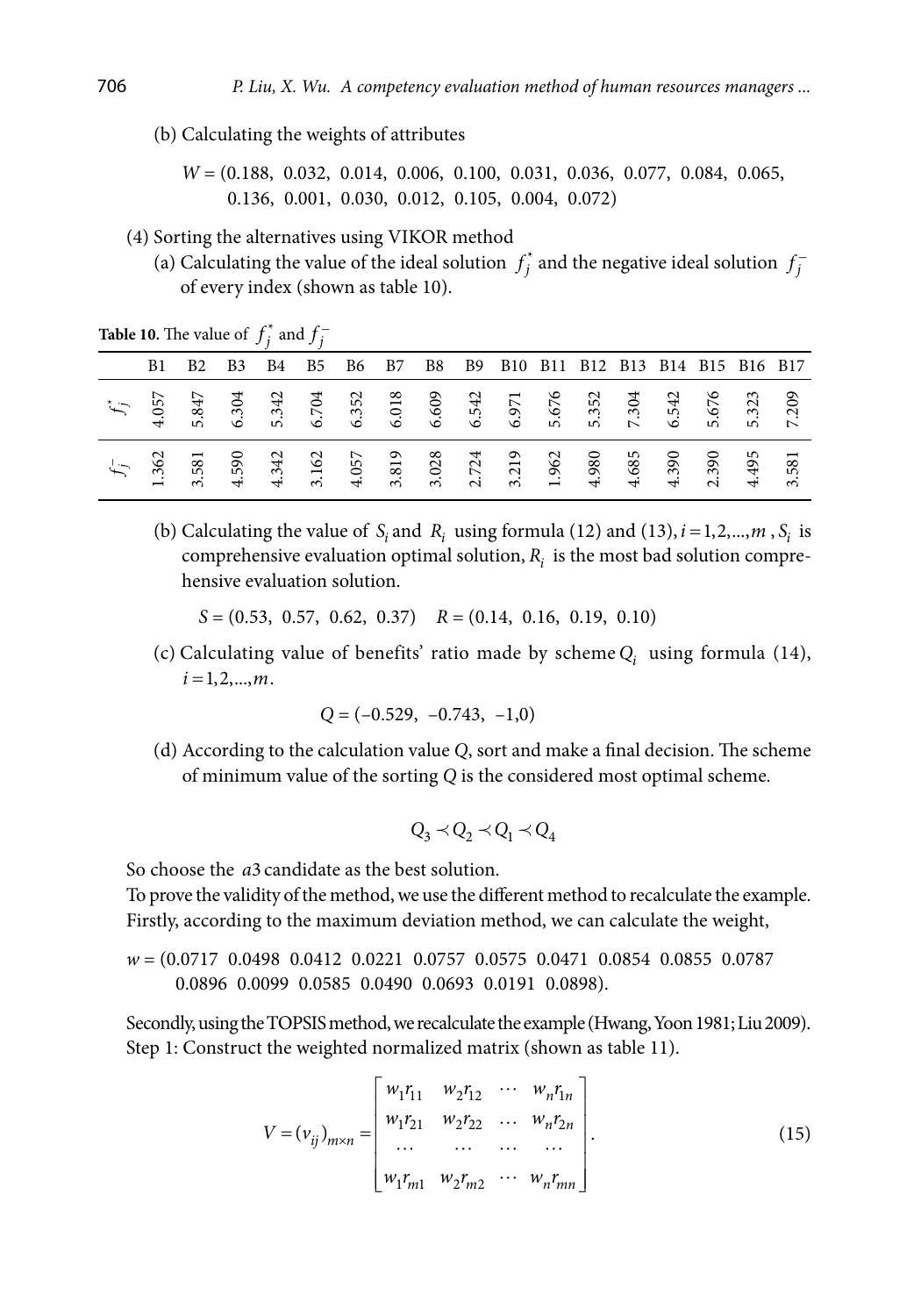|                |                |                |        |        |                |           |        | ◞      |                |            |            |            |            |            |            |            |            |
|----------------|----------------|----------------|--------|--------|----------------|-----------|--------|--------|----------------|------------|------------|------------|------------|------------|------------|------------|------------|
|                | B <sub>1</sub> | B <sub>2</sub> | B3     | B4     | B <sub>5</sub> | <b>B6</b> | B7     | B8     | B <sub>9</sub> | <b>B10</b> | <b>B11</b> | <b>B12</b> | <b>B13</b> | <b>B14</b> | <b>B15</b> | <b>B16</b> | <b>B17</b> |
| $\overline{a}$ | 0.2909         | 0.2910         | 0.2597 | 0.1007 | 0.2710         | 0.2543    | 0.1848 | 0.4765 | 0.5595         | 0.3967     | 0.1757     | 0.0530     | 0.2873     | 0.2989     | 0.2185     | 0.0942     | 0.3217     |
| a2             | 0.1284         | 0.1782         | 0.1891 | 0.1182 | 0.5074         | 0.3655    | 0.1799 | 0.2586 | 0.4373         | 0.3944     | 0.4256     | 0.0529     | 0.4271     | 0.2714     | 0.1657     | 0.0860     | 0.3790     |
| $\mathcal{G}$  | 0.0976         | 0.2033         | 0.2205 | 0.1045 | 0.2544         | 0.3326    | 0.1920 | 0.3488 | 0.2329         | 0.5489     | 0.5084     | 0.0493     | 0.2740     | 0.2150     | 0.2132     | 0.0991     | 0.6476     |
| a4             | 0.2854         | 0.2199         | 0.2519 | 0.0961 | 0.2393         | 0.2334    | 0.2835 | 0.5643 | 0.5057         | 0.2535     | 0.2738     | 0.0499     | 0.3180     | 0.3204     | 0.3934     | 0.1019     | 0.5578     |

**Table 11.** The weighted normalized matrix  $(v_{ij})_{m \times n}$ 

Step 2: Determine the ideal solution and negative ideal solution of the object (shown as table 12).

**Table 12.** The ideal solution and negative ideal solution of the object

| B1     | B <sub>2</sub> | B3                           | B4                       | B5                                           | В6                          | B7                                                   | B8                       | B9                                     | <b>B10</b>                    | <b>B11</b>                             | <b>B12</b> | <b>B13</b>            | <b>B14</b>                | <b>B</b> 15                            | B16                    | B17                                             |
|--------|----------------|------------------------------|--------------------------|----------------------------------------------|-----------------------------|------------------------------------------------------|--------------------------|----------------------------------------|-------------------------------|----------------------------------------|------------|-----------------------|---------------------------|----------------------------------------|------------------------|-------------------------------------------------|
| 0.2909 | 2910<br>ö      | 57<br>m<br>$\mathbf{C}$<br>ö | 82<br>Ë<br>$\dot{\circ}$ | 5074<br>ö                                    | 55<br>36.<br>ö              | 35<br>28<br>ö                                        | 5643<br>ö                | 5595<br>ö                              | 5489<br>C.                    | 5084<br>$\dot{\circ}$                  | 0.0530     | 0.4271                | 3204<br>$\dot{\circ}$     | 34<br>39<br>$\dot{\circ}$              | 1019<br>$\dot{\circ}$  | ৩<br>647<br>ö                                   |
| 0.0976 | 1782<br>ö      | 1891<br>C.                   | 0961<br>$\dot{\circ}$    | $\Im$<br>$\sim$<br>$\mathbf{\tilde{c}}$<br>ö | 34<br>$\sim$<br>$\sim$<br>ö | ஜ<br>$\overline{ }$<br>$\overline{\phantom{0}}$<br>ö | 586<br>$\mathbf{C}$<br>ö | $\mathcal{S}$<br>$\sim$<br>$\sim$<br>ö | 35<br>5<br>$\mathbf{C}$<br>c. | 57<br>$\overline{17}$<br>$\dot{\circ}$ | 0493<br>ö  | 2740<br>$\dot{\circ}$ | S<br>$\overline{21}$<br>ö | 57<br>$\overline{16}$<br>$\dot{\circ}$ | 0860<br>$\ddot{\circ}$ | $\overline{L}$<br>$\overline{\mathcal{Z}}$<br>Õ |

Step 3: Calculate the distance, determine the relative proximity and sort the program.

$$
\begin{cases}\n d_i^+ = \left[ \sum_{j=1}^n (\nu_{ij} - \nu_j^+)^2 \right]^{1/2} & i = 1, 2, \dots, m, \\
d_i^- = \left[ \sum_{j=1}^n (\nu_{ij} - \nu_j^-)^2 \right]^{1/2} & i = 1, 2, \dots, m, \\
C_i = \frac{d_i^+}{d_i^+ + d_i^-} \cdot (i = 1, 2, \dots, m),\n\end{cases} \tag{17}
$$

$$
C_i = (0.5670, 0.5102, 0.4263, 0.6096).
$$

According to the size of the relative proximity, we can evaluate the sort merits. The smaller  $C_i$  is, the better the program is.

 $i^{\dagger}$ <sup>u</sup> $i$ 

$$
C_3 < C_2 < C_1 < C_4
$$

So, the best selection is *a*3 .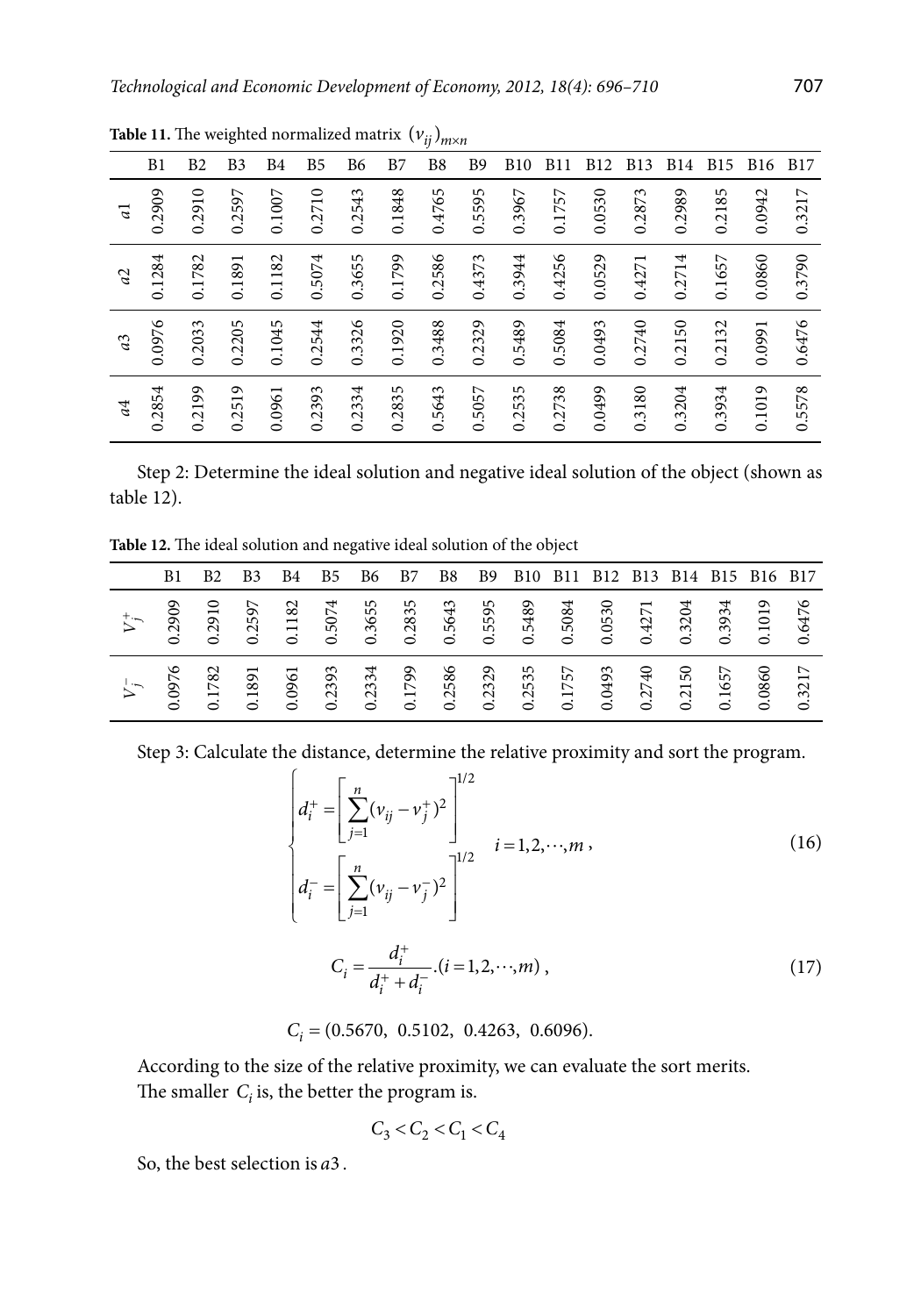It is the same result for VIKOR and TOPSIS methods, but these two methods have their own characteristics (Opricovic, Tzeng 2004). TOPSIS method is based on the principle that the optimal point should have the shortest distance from the positive ideal solution (PIS) and the farthest from the negative ideal solution (NIS). Therefore, this method is suitable for cautious (risk avoider) decision maker(s), because the decision maker(s) might like to have a decision which not only makes as much profit as possible, but also avoids as much risk as possible. Besides, computing the optimal point in the VIKOR is based on the particular measure of ''closeness" to the PIS. Therefore, it is suitable for those situations in which the decision maker wants to have maximum profit and the risk of the decisions is less important for him.

# **5. Conclusions**

In the context of economic globalization, human resources had become the key of company's competitive. Human resources managers are the organizers and implementers of human resources management and play a decisive role in human resource management. The levels of human resources managers' competency play a decisive role in whether is effective among human resources management. For the characteristics of human resources managers' competency, this paper raised evaluation of human resources managers' competency based on multi-granularity linguistic variables and VIKOR method, firstly built human resources manager evaluation system based on competency, and by using the concept of two-semantic put multi-granularity evaluation information of different experts into the same granularity of evaluation information. Then we aggregated the evaluation information of each expert to the comprehensive evaluation value, weighted every evaluation indicator by entropy method, get the evaluation value on the ideal solution and negative ideal solution by VIKOR. At last we determined the sort merits of every evaluation objects according to the size of interest rate. Finally by an enterprise application example, we illustrated the evaluation procedures and validity of the model, showed that the method was easy to operate, easy to promote the use. Besides, to different staff of the company, such as position characteristic of production staff, technical staff, management staff, it can separately make different evaluation index system and make evaluation order to these person. Compared with the past quantitative evaluation, this method used the qualitative language evaluation directly and it's easy to use. But during the actual use, evaluation index may be both qualitative and quantitative indicators. The evaluation of this situation will be further studied.

## **Acknowledgement**

This paper is supported by the National Natural Science Foundation of China (No. 71271124), the Humanities and Social Sciences Research Project of Ministry of Education of China (No. 10YJA630073 and No.09YJA630088), the Natural Science Foundation of Shandong Province (No.ZR2011FM036), and Graduate education innovation projects of Shandong Province (SDYY12065).The author also would like to express appreciation to the anonymous reviewers and Managing Editor Jonas Šaparauskas for their very helpful comments that improved the paper.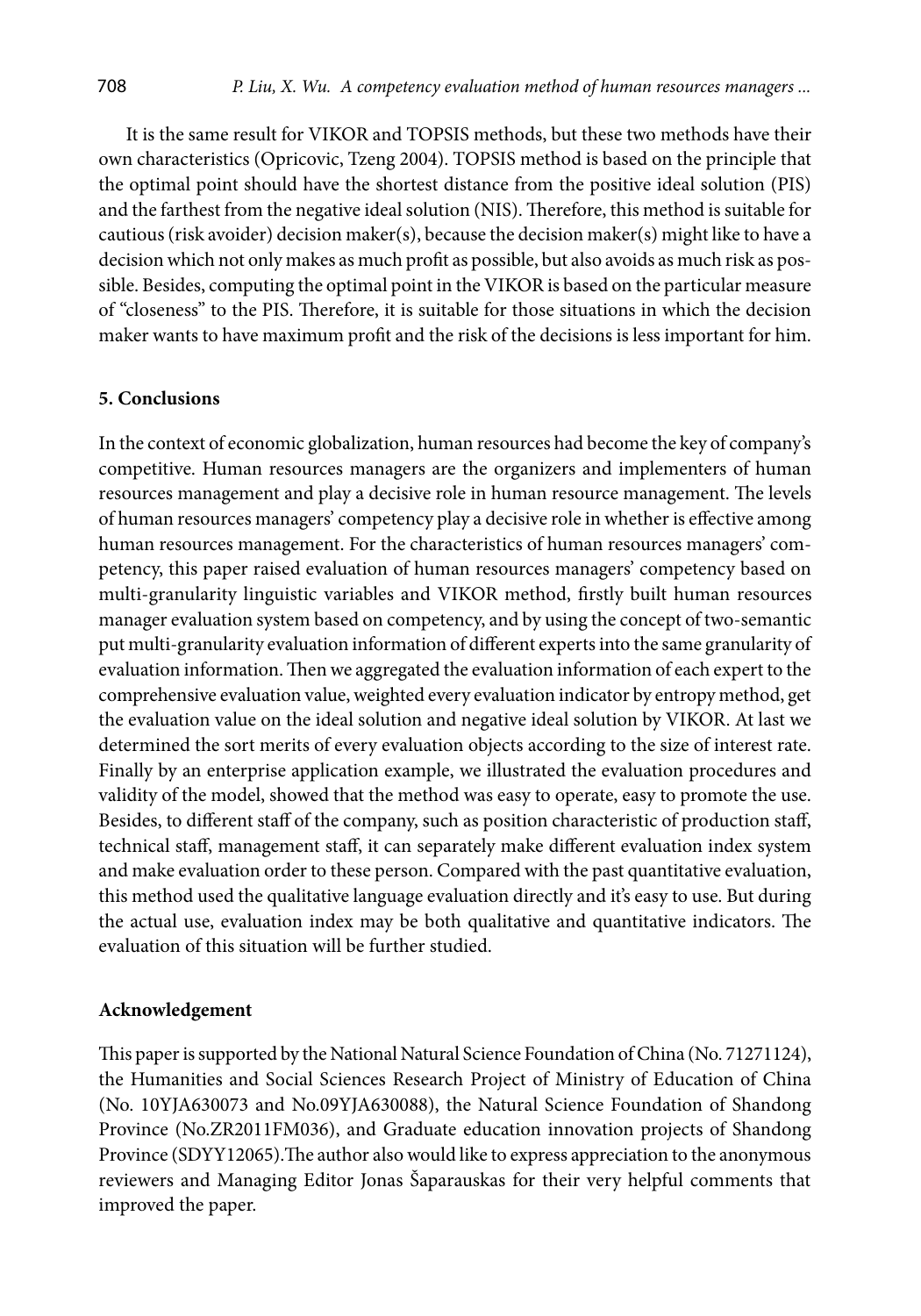#### **References**

- Castrogiovanni, G. J.; Kidwell, R. E. 2010. Human resource management practices affecting unit managers in franchise networks, *[Human Resource Management](file:///E:/LEIDYKLA/Zurnalai/Technological_TTED/TTED_18_4_2012/Tekstai/Mano/javascript:__doLinkPostBack()* 49(2): 225–239. <http://dx.doi.org/10.1002/hrm.20345>
- Chen, W. S. 2006. Research on human resources manager competency model of China Company, *Economic Management* (2): 55–63.
- Chu, M. T; Shyu, J.; Tzeng, G. H.; Khosla, R. 2007. Comparison among three analytical methods for knowledge communities group-decision analysis, *Expert Systems with Applications* 33(4): 1011–1024. <http://dx.doi.org/10.1016/j.eswa.2006.08.026>
- Davidson, M. C. G.; Wang, Y. 2011. Sustainable labor practices? Hotel human resource managers views on turnover and skill shortages, *[Journal of Human Resources in Hospitality](file:///E:/LEIDYKLA/Zurnalai/Technological_TTED/TTED_18_4_2012/Tekstai/Mano/javascript:__doLinkPostBack() & Tourism* 10(3): 235–253. <http://dx.doi.org/10.1080/15332845.2011.555731>
- Gu, Q. X.; Zhu, M. 2001. Competence study of human resources professionals, *Human Resource Development of China* 9: 24–26.
- Han, Z. S.; Liu, P. D. 2011. A fuzzy multi-attribute decision-making method under risk with unknown attribute weights, *Technological and Economic Development of Economy* 17(2): 246–258. <http://dx.doi.org/10.3846/20294913.2011.580575>
- Hashim, J. 2010. Human resource management practices on organizational commitment: the Islamic perspective, *Personnel Review* 39(6): 785–799. <http://dx.doi.org/10.1108/00483481011075611>
- Herrera, F.; Martinez, L. 2000. A 2 tuple fuzzy linguistic representation model for computing with words, *IEEE Transactions on Fuzzy Systems* 8(6): 746–752. <http://dx.doi.org/10.1109/91.890332>
- Herrera, F.; Martinez, L. 2001. A model based on linguistic 2 tuples for dealing with multi-granularity hierarchical linguistic contexts in multi-expert decision-making, *IEEE Transactions on Systems, Man and Cybernetics-Part B: Cybernetics* 31(2): 227–234.<http://dx.doi.org/10.1109/3477.915345>
- Herrera, F.; Martinez, L.; Sanchez, P. J. 2005. Managing non-Homogeneous information in group decision making, *European Journal of Operational Research* 166(11): 115–132. <http://dx.doi.org/10.1016/j.ejor.2003.11.031>
- Hwang, C. L.; Yoon, K. L. 1981. *Multiple attribute decision making-methods and applications*. New York: Springer-Verlag. <http://dx.doi.org/10.1007/978-3-642-48318-9>
- Liu, C. G.; Zhao, S. M.; Huang, F. H. 2009. The study of human resources manager competency, *Modern Management Science* (1): 6–8.
- Liu, P. D. 2009. Multi‐attribute decision-making method research based on interval vague set and TOPSIS method, *Technological and Economic Development of Economy* 15(3): 453–463. <http://dx.doi.org/10.3846/1392-8619.2009.15.453-463>
- Liu, P. D.; Zhang, X. 2011. Investigation into evaluation of agriculture informatization level based on Two-Tuple, *Technological and Economic Development of Economy* 17(1): 74–86. <http://dx.doi.org/10.3846/13928619.2011.554007>
- Ma, X. Q.; Cai, H. Q. 2007.Top ten human resource manager competency, *Science-Technology and Management* (1): 107–110.
- Mussari, R.; Ruggiero, P. 2010. Public managers' performance evaluation systems and public value creation: behavioral and economic aspects, *International Journal of Public Administration* 33(11): 541–548. <http://dx.doi.org/10.1080/01900692.2010.507115>
- Opricovic, S. 1998. *Multicriteria optimization of civil engineering systems*. Belgrade: Faculty of Civil Engineering (in Serbian).
- Opricovic, S.; Tzeng, G. H. 2002. Multicriteria planning of post-earthquake sustainable reconstruction, *Computer-Aided Civil and Infrastructure Engineering*, 17(3): 211–220. <http://dx.doi.org/10.1111/1467-8667.00269>